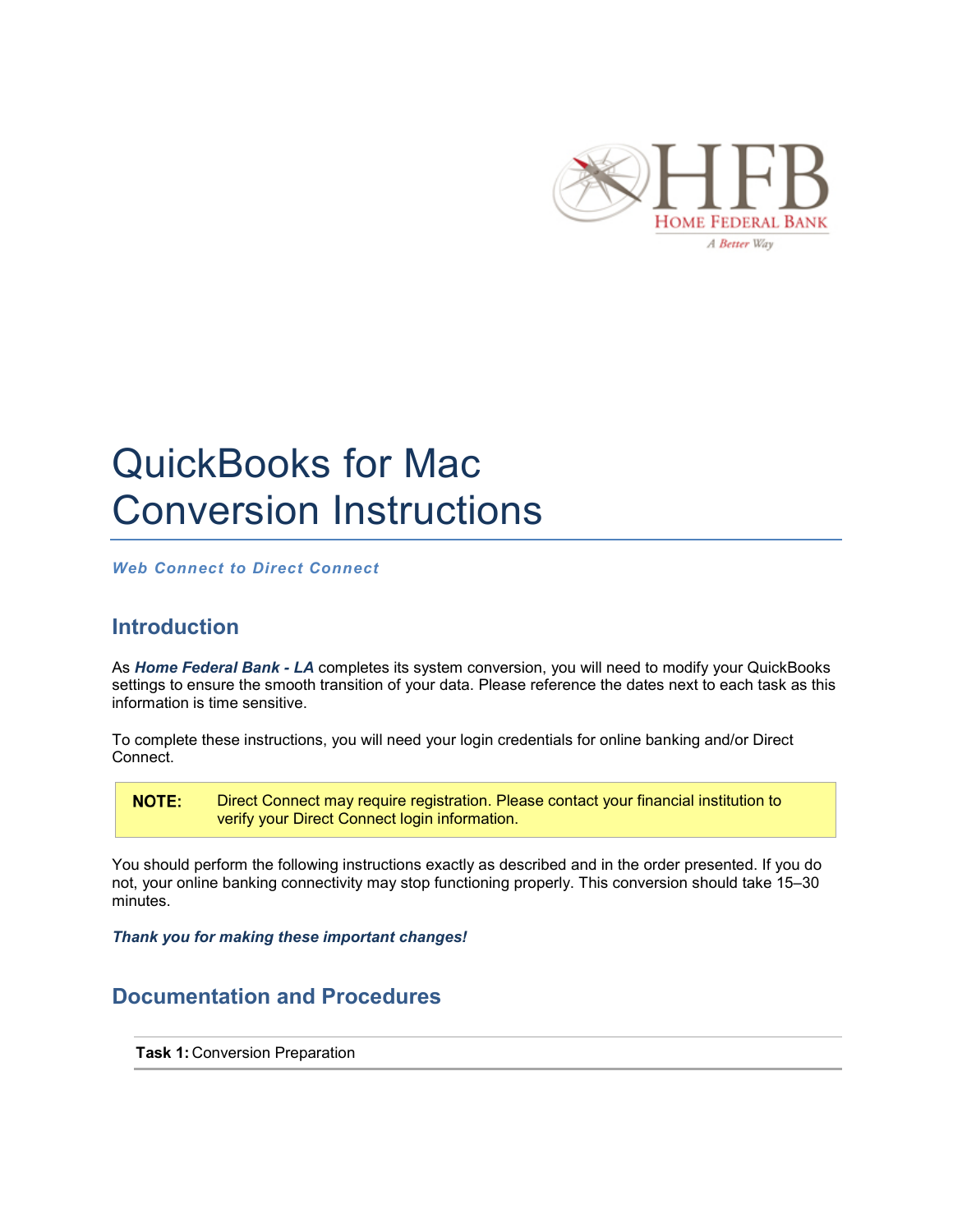- 1. Back up your data file. For instructions to back up your data file, choose **Help** menu and use the Search bar available at the top**.** Search for **Back Up** and follow the instructions on screen. The first time you do a backup, QuickBooks will guide you through setting backup preferences.
- 2. Download the latest QuickBooks Update. For instructions to download an update, choose **Help** menu and use the Search bar available at the top. Search for **Update QuickBooks**, select **Check for QuickBooks Updates** and follow the instructions.

**Task 2:** *Optional task* - Complete a final download **before/by** *6/22/2020*

- 1. Log in to *https://www.hfbla.com/* and download your QuickBooks Web Connect File.
- 2. Click **File** > **Import** > **From Web Connect**.
- 3. Link your bank account with the existing QuickBooks account and click **Continue**.
- 4. Repeat steps for each account*.*

## **Task 3:** Match Downloaded Transactions

If new transactions were received from your connection, accept all new transactions into the appropriate registers.

If you need assistance matching transactions, choose the **Help** menu and use the Search bar available at the top. Search for *Updating Your Register, select the article with that name* and follow the instructions.

**NOTE:** All transactions must be matched or added to the register prior disconnecting your accounts.

**Task 4:** Disconnect Accounts in QuickBooks on or after *6/23/2020*

- 1. Choose **Lists** menu > **Chart of Accounts**.
- 2. Select the account you want to deactivate.
- 3. Choose **Edit** menu > **Edit Account**.
- 4. In the **Edit Account** window, click **Online Settings**.
- 5. In the **Online Account Information** window, choose **Not Enabled** from the **Download Transaction** list and click **Save**.
- 6. Click **OK** for any dialog boxes that may appear.
- 7. Repeat steps for each account to be disconnected.

**Task 5:** Reconnect Accounts on or after *6/23/2020*